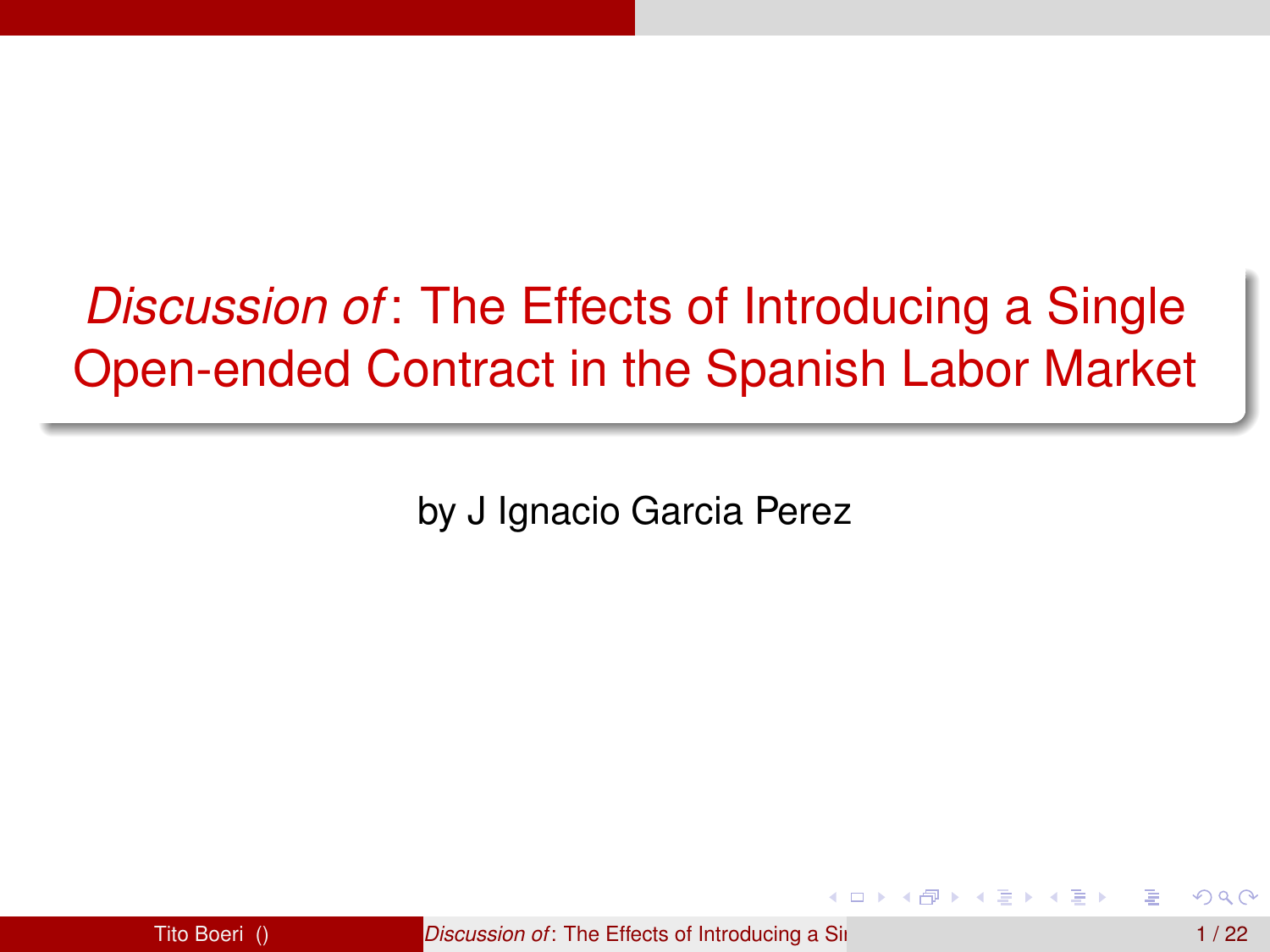

[Comments: Theory](#page-5-0)





[Is it an Evaluation of the SC?](#page-14-0)



4 17 18

A

 $\sim$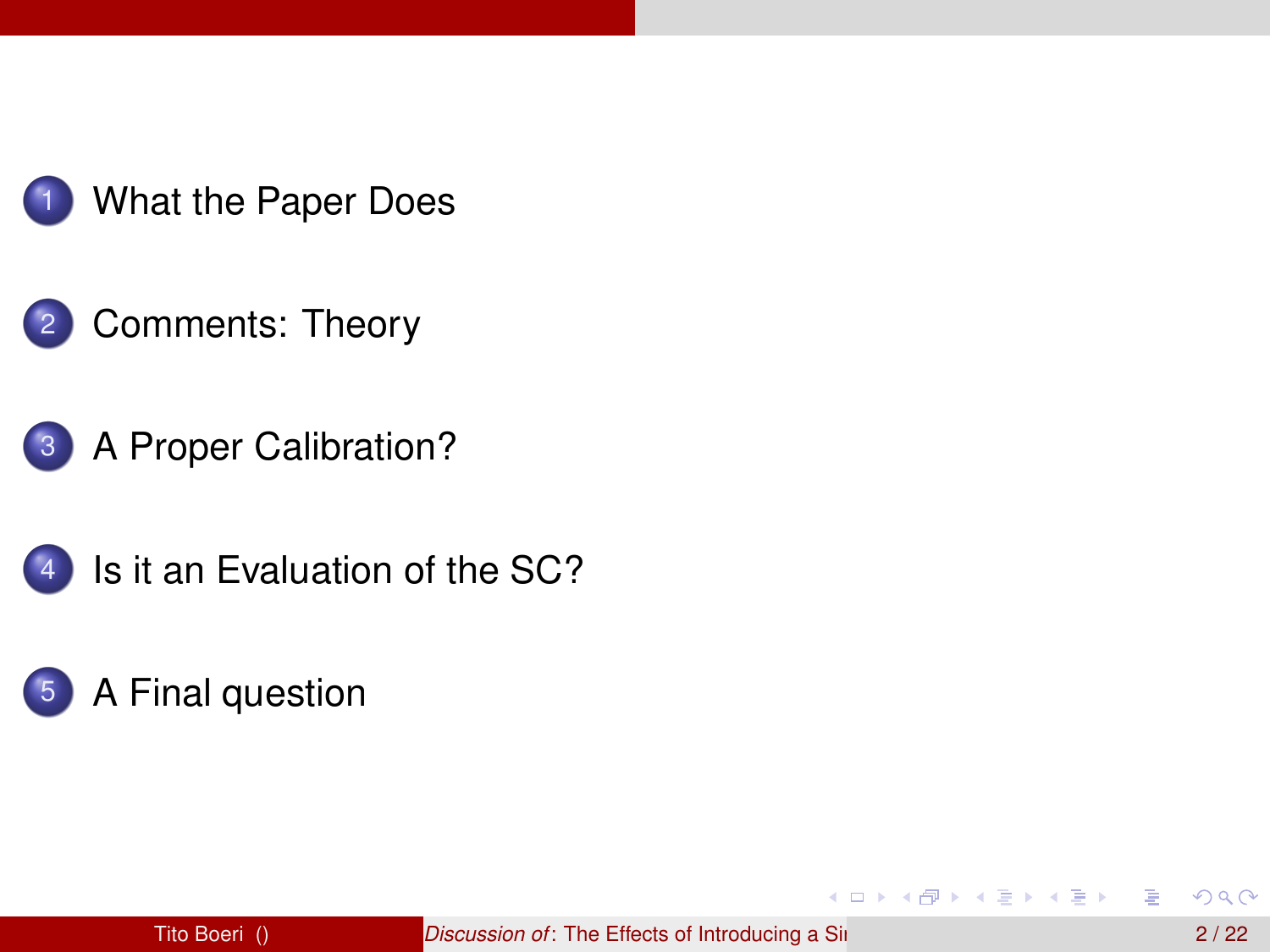

- [Comments: Theory](#page-5-0)
- [A Proper Calibration?](#page-8-0)
- [Is it an Evaluation of the SC?](#page-14-0)
- [A Final question](#page-19-0)

<span id="page-2-0"></span>イロト イ押ト イヨト イヨト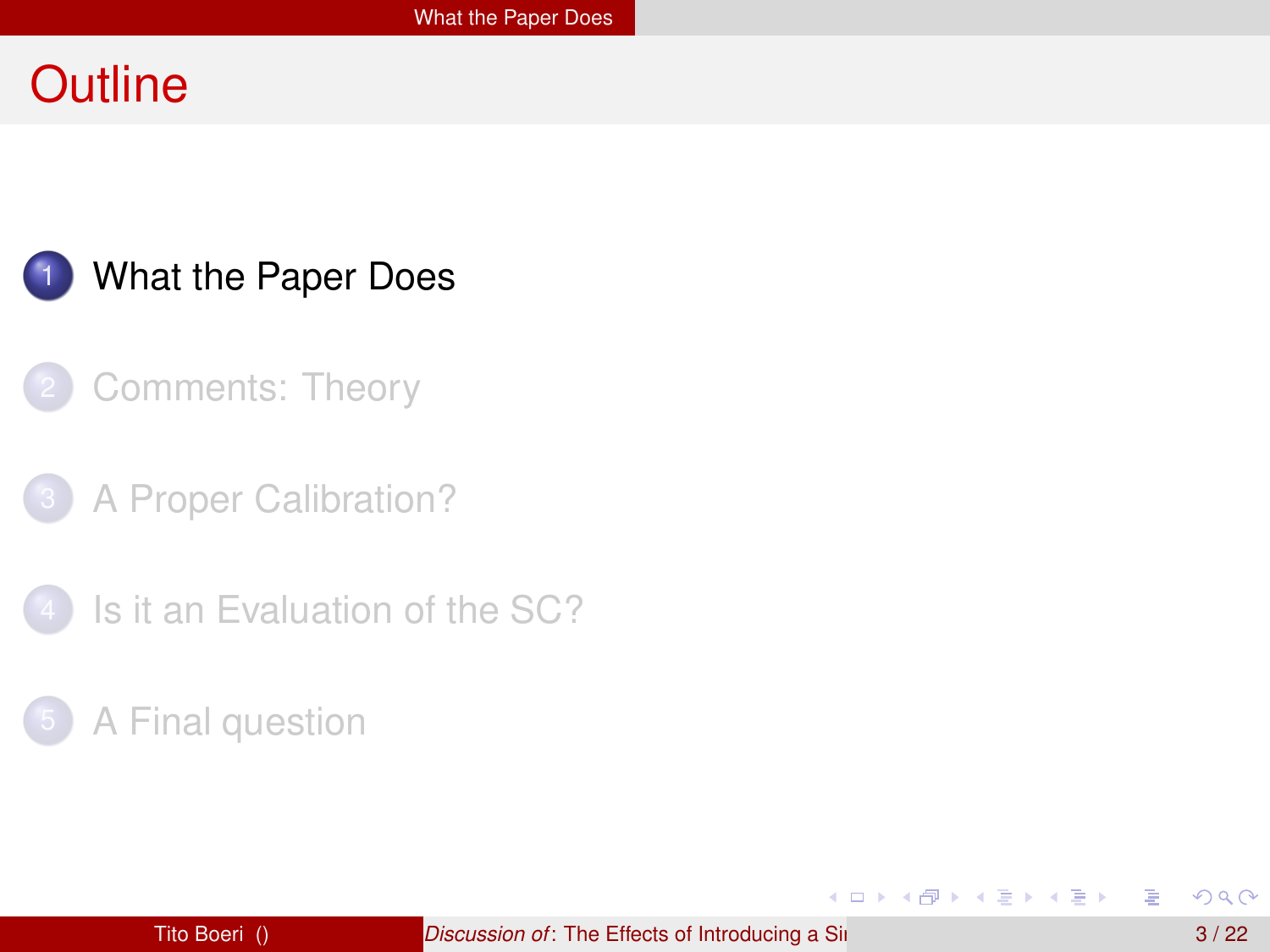# Ex-ante Policy Evaluation

Simulation of the effects of a **Single Contract** (SC) proposal (Propuesta para la Reactivation Laboral in Espana) endorsed by some 100 top Spanish economists. Three key steps:

- <sup>1</sup> Extension of standard MP model to account for *contractual dualism* (coexistence of open-ended and temporary contracts)
- <sup>2</sup> Calibration of the model to the Spanish labor market
- <sup>3</sup> Evaluation of the Reform both at the Steady State and in the Transition (winners/losers)

<span id="page-3-0"></span> $(0,1)$   $(0,1)$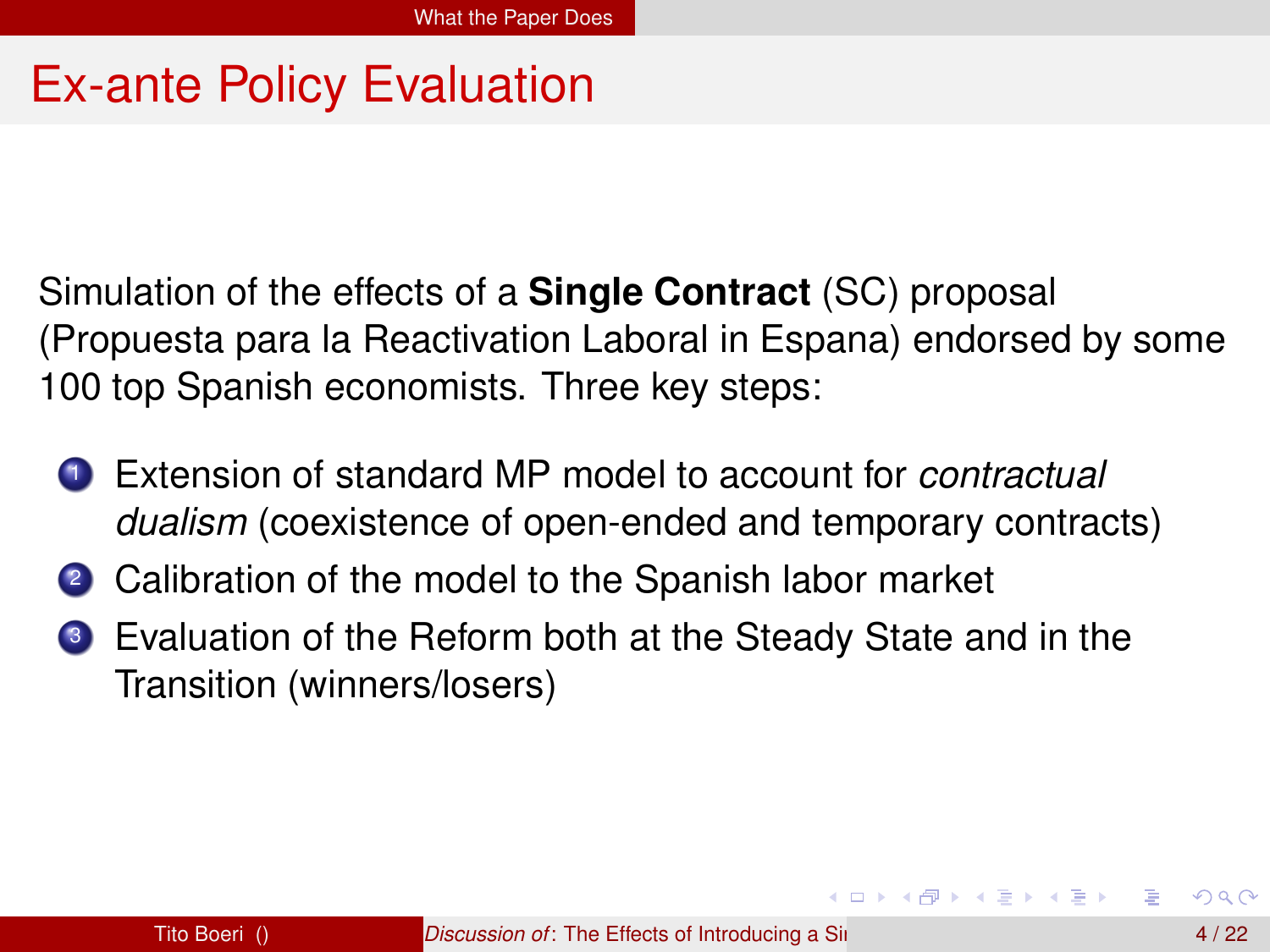# Key Results

- SC decreases unemployment by 21 %
- Job destruction is halved in contracts with a tenure < 4 years
- Longer job tenures on average and not lower for more than 90 % of workers
- Lower tenures for 5 % of the unemployed, the 8.9 % of permanent workers and the 12.2 % of temporary
- Firms experience a 9 % reduction in their expected severance costs

<span id="page-4-0"></span> $A \cap \overline{B} \rightarrow A \Rightarrow A \Rightarrow A \Rightarrow B$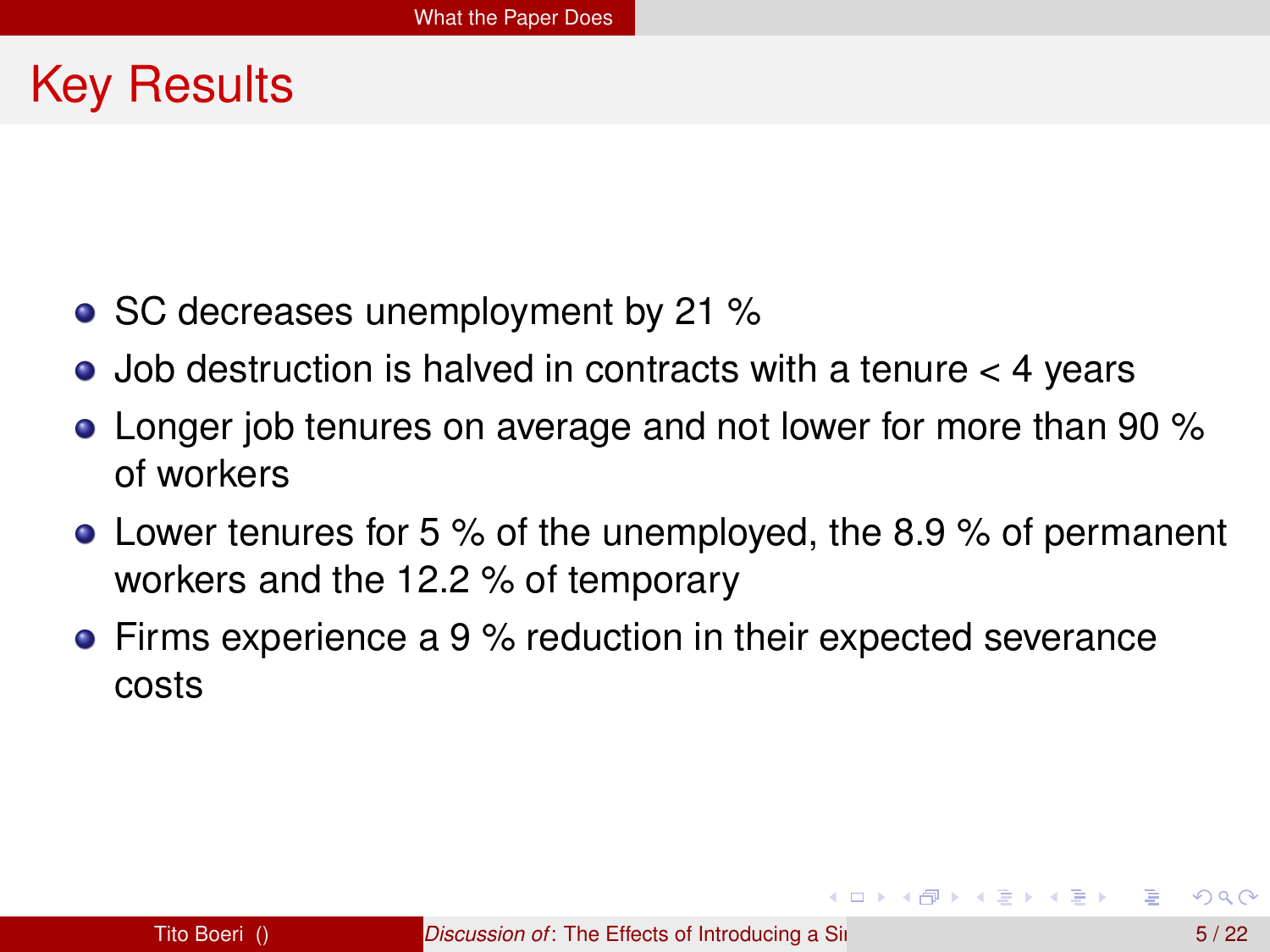



[A Proper Calibration?](#page-8-0)

[Is it an Evaluation of the SC?](#page-14-0)

#### [A Final question](#page-19-0)

<span id="page-5-0"></span> $(1, 1)$   $(1, 1)$   $(1, 1)$   $(1, 1)$   $(1, 1)$   $(1, 1)$   $(1, 1)$   $(1, 1)$   $(1, 1)$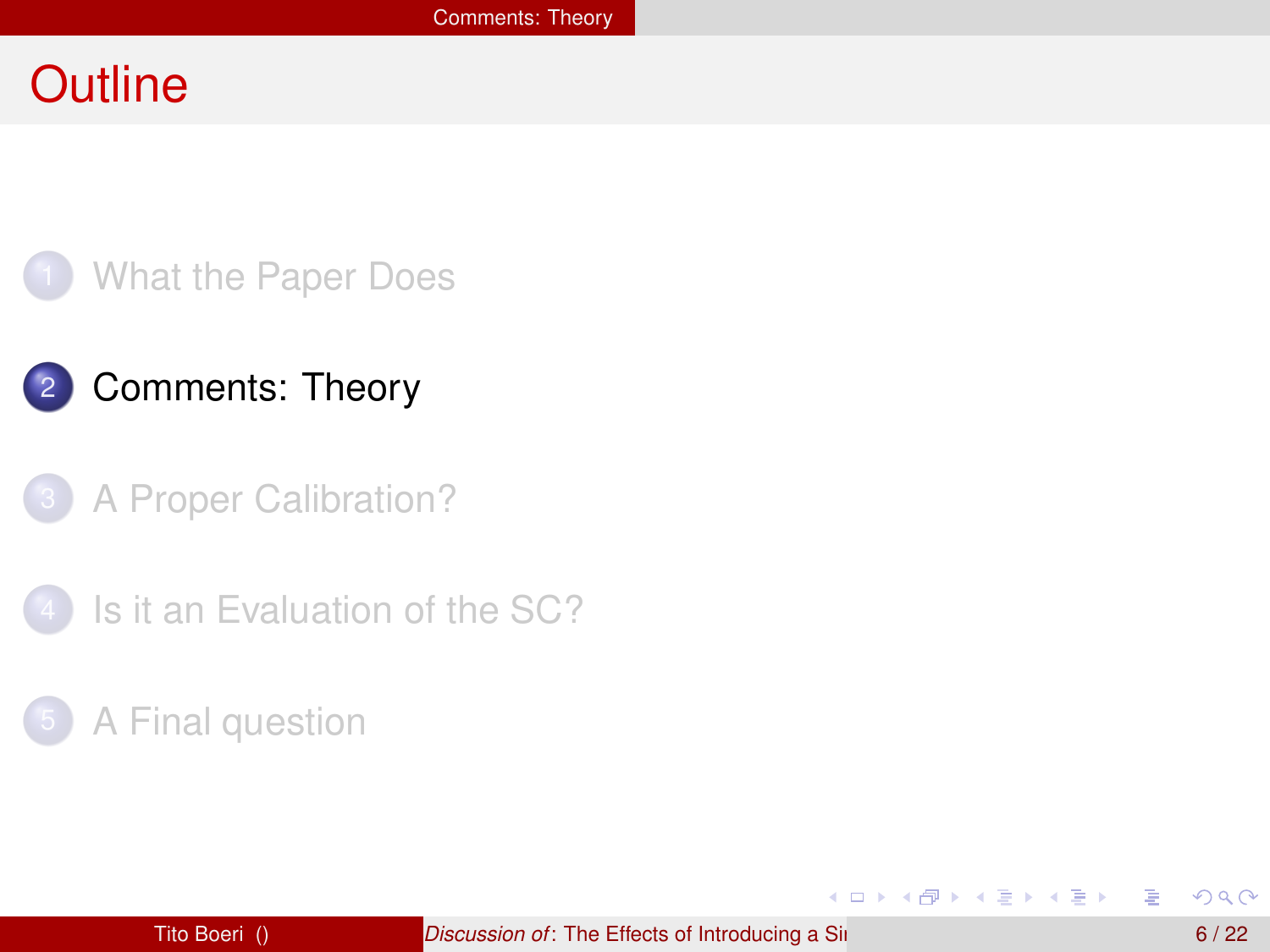# 1. The role of Severance

- EPL as pure mandatory transfer tenure-related. Rules known to both parties. No moral hazard: all dismissals are fair.
- Under Nash-bargaining they are also privately jointly efficient (quits or layoffs?)....
- ... and are undone by wage increasing in tenure. No effects on layoffs, except if binding (on entry wage) minimum wage.
- Dual workers typically not covered by collective bargaining. What is the role then of Severance in TC for this model?

<span id="page-6-0"></span> $\left\{ \bigcap_{i=1}^{n} x_i \mid i \in \mathbb{N} \right\}$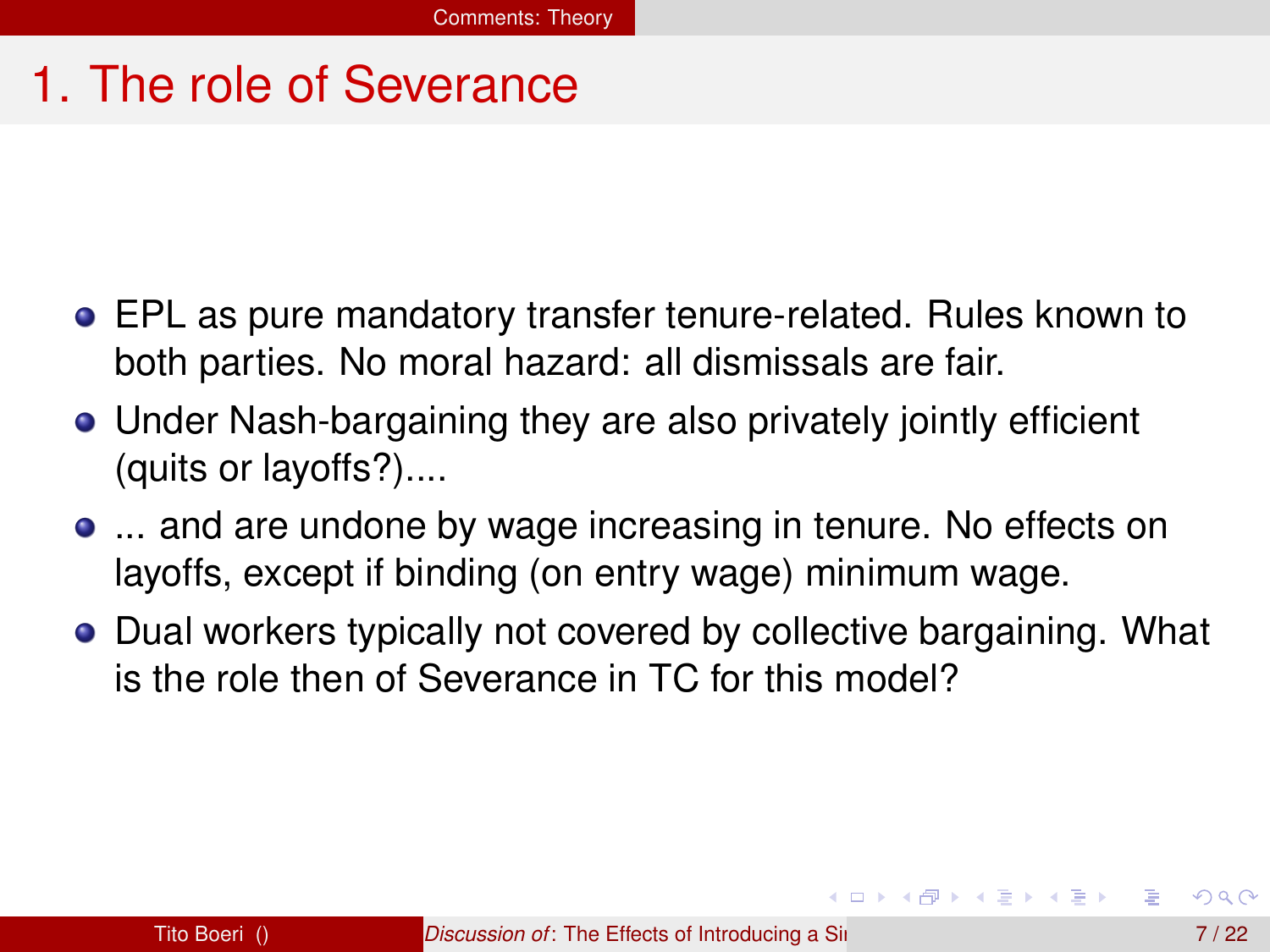### TC as a tenure-track

#### Moreover

- Severance also when TC at the end of its duration is not converted into PC. If converted jump to a steeper severance-tenure profile.
- As same severance at termination and within the contract nominal duration, from the standpoint of a worker and an employer two TC of different nominal durations (s.t. *d* < *dmax*) are equivalent?
- <span id="page-7-0"></span>• No participation constraint: should we impose that  $w_{min} > b$ ?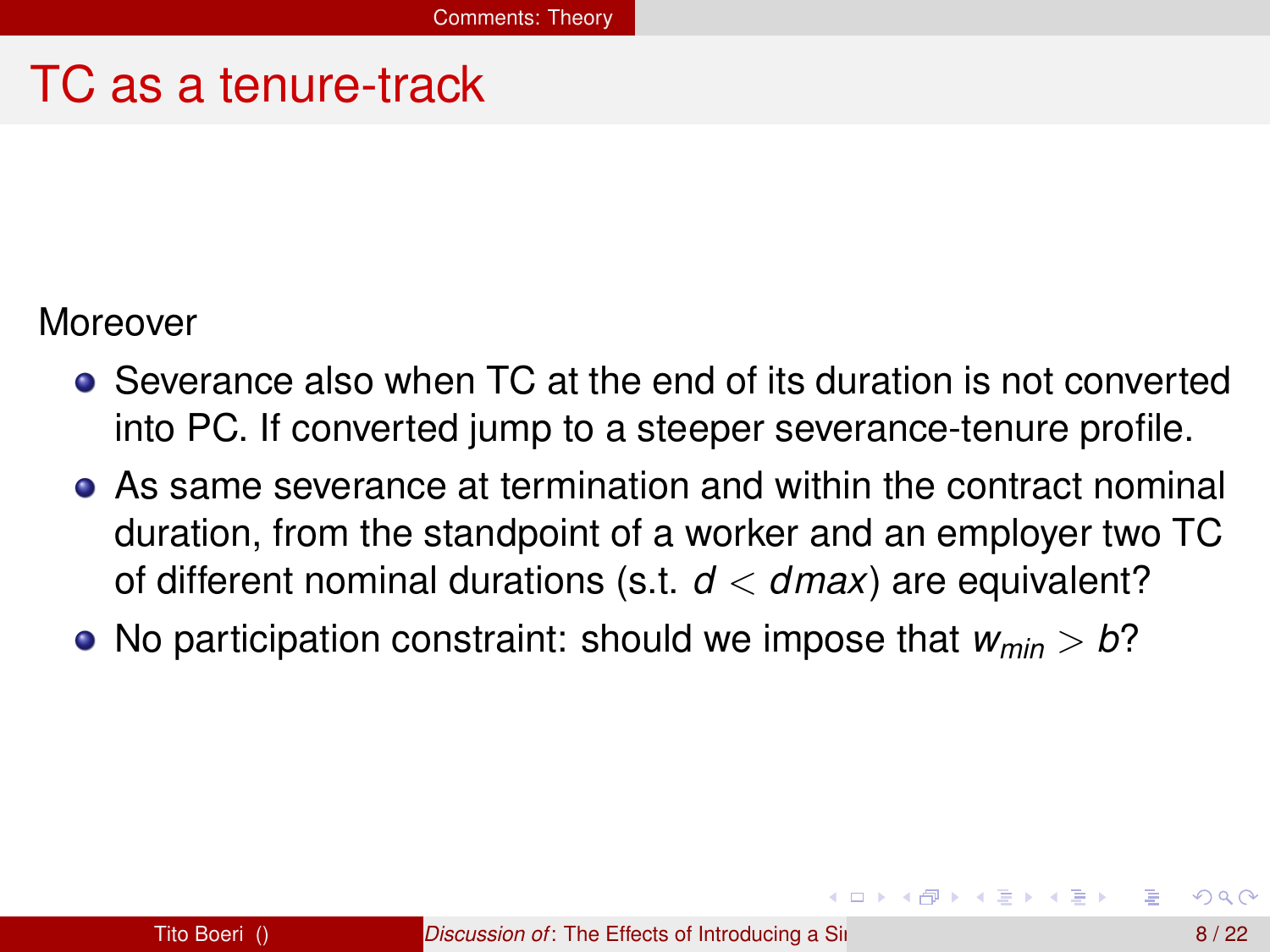**[What the Paper Does](#page-2-0)** 

[Comments: Theory](#page-5-0)

3 [A Proper Calibration?](#page-8-0)

[Is it an Evaluation of the SC?](#page-14-0)

#### [A Final question](#page-19-0)

<span id="page-8-0"></span> $\sim$ 

イロト イ押ト イヨト イヨ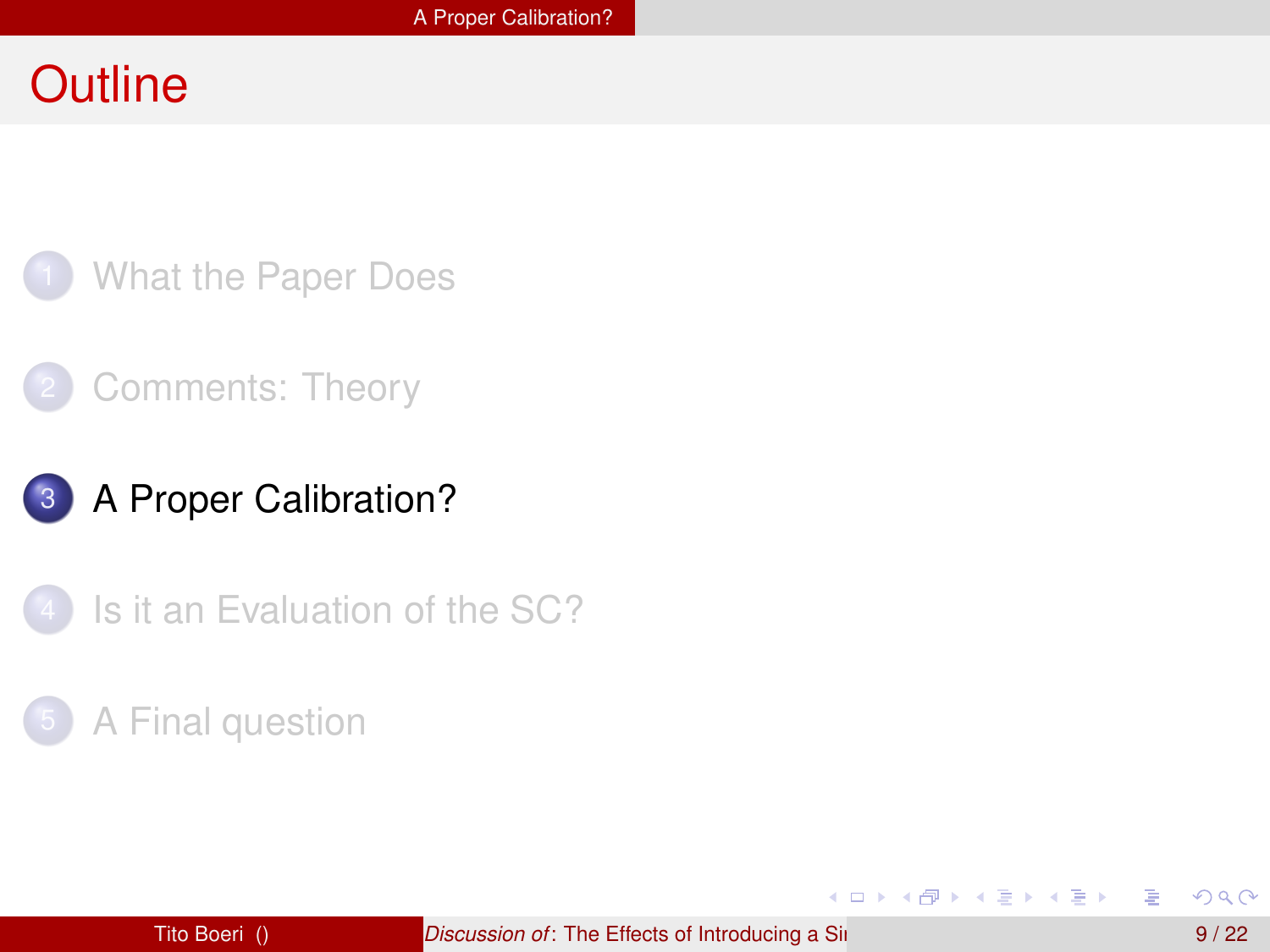# Compensation for Unfair Dismissals: Spain and OECD

<span id="page-9-0"></span>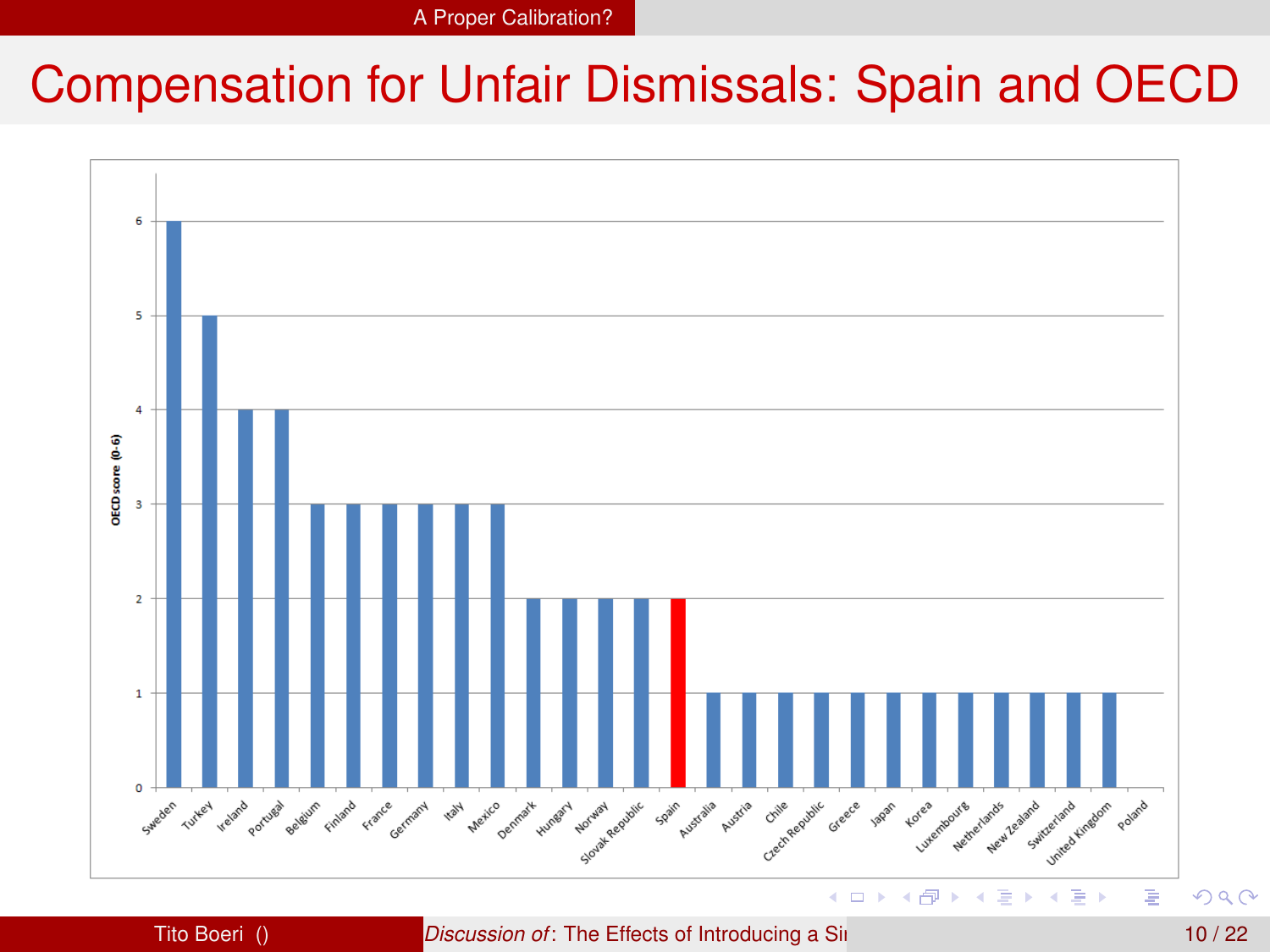### Tax Component of EPL: Spain and OECD

| Country        | Level | Share in EPL (%) | Country         | Level | Share in EPL (%) |
|----------------|-------|------------------|-----------------|-------|------------------|
| Japan          | 21    | 75%              | Slovak Republic | 13    | 36.11%           |
| Japan          | 21    | 75%              | France          | 12    | 41.38%           |
| Austria        | 19    | 70.37%           | Poland          | 12    | 50%              |
| Norway         | 18    | 62.07%           | Spain           | 12    | 37.5%            |
| Portugal       | 18    | 33.33%           | Hungary         | 11    | 44%              |
| Finland        | 17.5  | 59.32%           | Belgium         | 10    | 32.26%           |
| Luxembourg     | 17    | 48.57%           | Ireland         | 10    | 50%              |
| Netherlands    | 17    | 53.13%           | Mexico          | 10    | 41.67%           |
| Czech Republic | 16    | 42.11%           | Australia       | 9     | 52.94%           |
| Germany        | 16    | 45.71%           | Turkey          | 9     | 26.47%           |
| Greece         | 16    | 51.61%           | Turkey          | 9     | 26.47%           |
| Sweden         | 16    | 45.71%           | Switzerland     | 8     | 42.11%           |
| Italy          | 15    | 68.18%           | UK.             | 8     | 50%              |
| Italy          | 15    | 68.18%           | UK              | 8     | 50%              |
| Korea          | 13.5  | 57.45%           | Denmark         | 6     | 27.27%           |
| Korea          | 13.5  | 57.45%           | US              | 5     | 100%             |
| New Zealand    | 13    | 72.22%           | US              | 5     | 100%             |

<span id="page-10-0"></span>The tax component is calculated as a sum of OECD scores (0-6) for items REG1 (Notification procedures), REG5 (Definition of unfair dismissal), REG6 (Lenght of trial period) and REG9 (Maximum time to make a claim of unfair dismissal). The tax component (%) is calculated over the sum of these items and REG2 (Delay before notice)[, R](#page-11-0)[E](#page-9-0)[G3A](#page-10-0)[-B](#page-11-0)[-C](#page-7-0) [\(](#page-8-0)[Le](#page-13-0)[n](#page-14-0)[gh](#page-7-0)[t](#page-8-0) [of](#page-13-0) [no](#page-14-0)[tice](#page-0-0) [peri](#page-22-0)od),<br>BEG4A-B-C (Sourcesses permeate) and BEG7 (Componentian following unfair diamicdal),  $\mathbb{R}$  and REG4A-B-C (Severance payments) and REG7 (Compensation following unfair dismi[ssa](#page-9-0)l).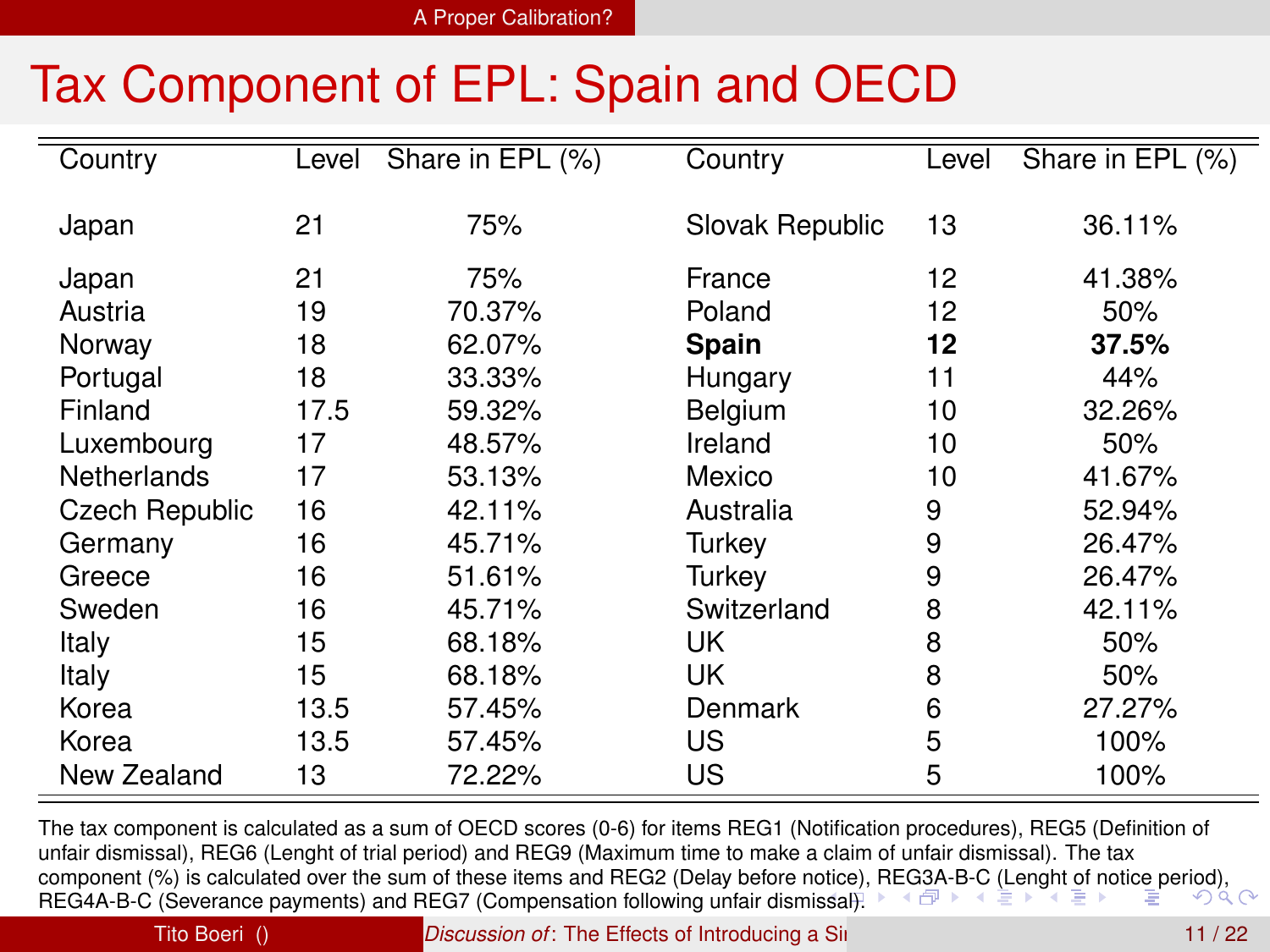# Calibration to Spain

- Do we need the *ygap* between PC and TC? Any EPL *tax* higher in PC would deliver wage premium of PC over TC
- **Parameters matched to aggregate unemployment duration** (declining in share of TC)
- No matching to hazards at different tenures: is there a spike at 3-4 years? (fig 2 not clear)

<span id="page-11-0"></span>( ロ ) ( *同* ) ( ヨ ) ( ヨ )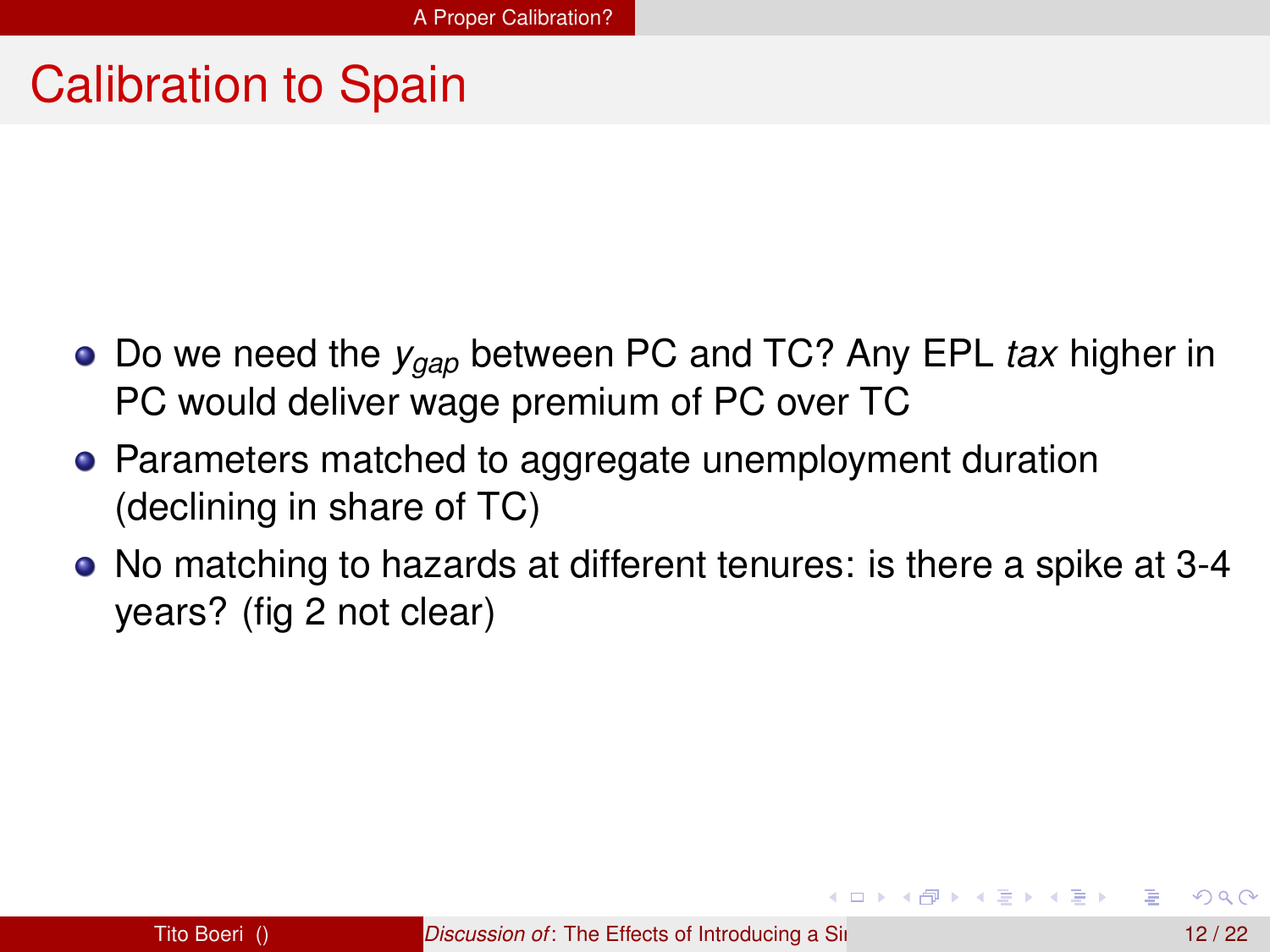<span id="page-12-0"></span>K ロ ▶ K 個 ▶ K 할 ▶ K 할 ▶ ... 할 → 9 Q @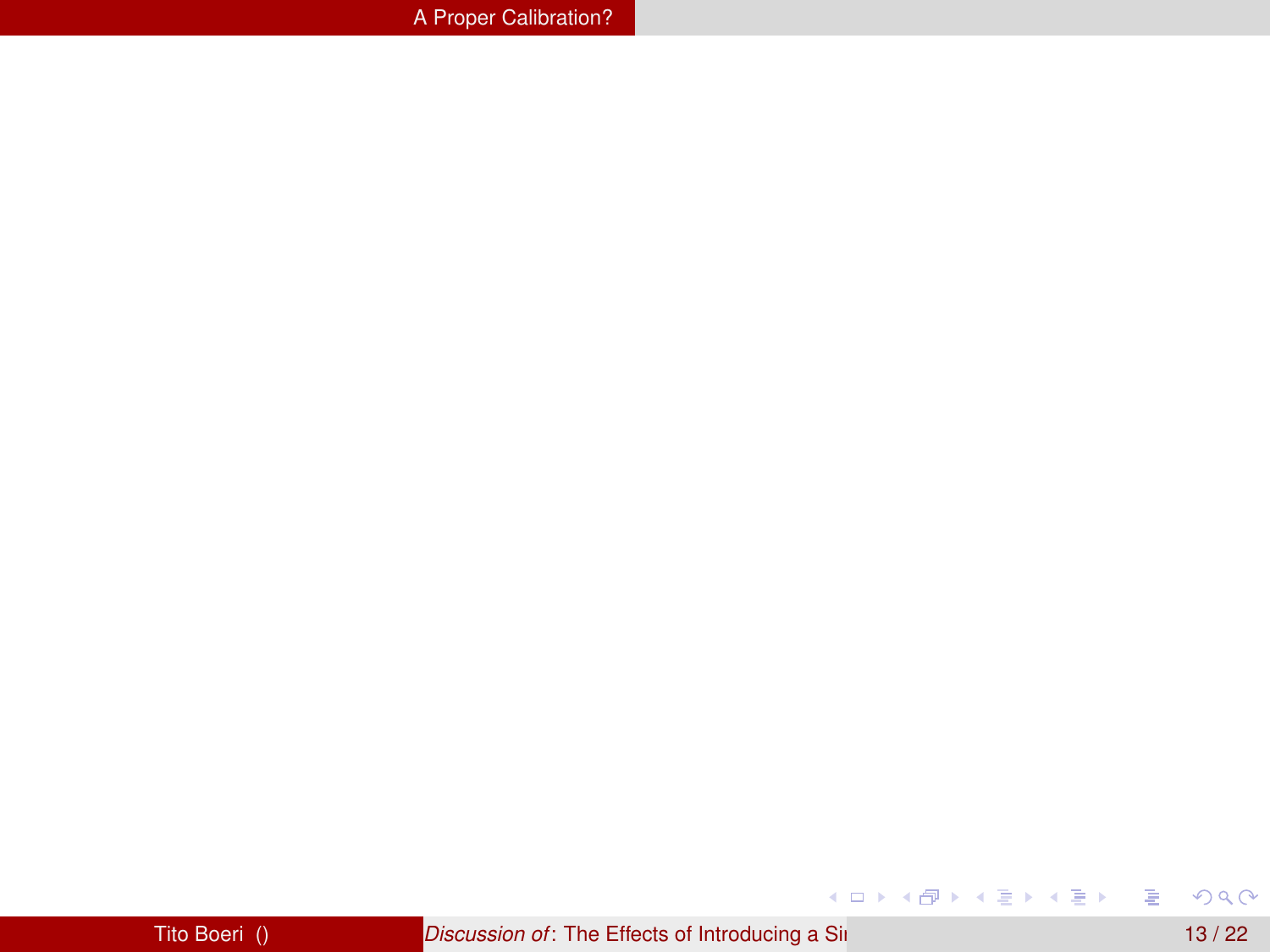Costs of dismissals for PC modeled differently than in the model (there is compensation for unfair dismissals):

- *severancePC* = *yearly wage*
- \* [(*days of "procedural compensation"independent of tenure*
- \* *fraction of dismissals involving "'procedural wages"'*)
- +*years of seniority*\*[(*fraction of dismissals in collective layoffs,mediated and acknowledged as unfair* + *fraction of dismissals going to Court* \* *percentage of Court rulings favourable to employees*
- \* *statutory severance in case of unfair dismissals per year of seniority*)+*fraction of dismissals going to Court* \* *percentage of Court rulings favourable to employers*]
- statutory severance per year of seniority in case of fair dismissals]]
- this fixing composition of dismissals, fraction of Court rulings favorable to workers, etc,.
- <span id="page-13-0"></span>For TC costs severance is modeled as simply 20 days per year of tenure, whatever the nature of the dismissal, li[ke](#page-12-0) [in](#page-14-0) [t](#page-11-0)[he](#page-12-0) [m](#page-7-0)[o](#page-13-0)[d](#page-14-0)[e](#page-7-0)[l.](#page-8-0)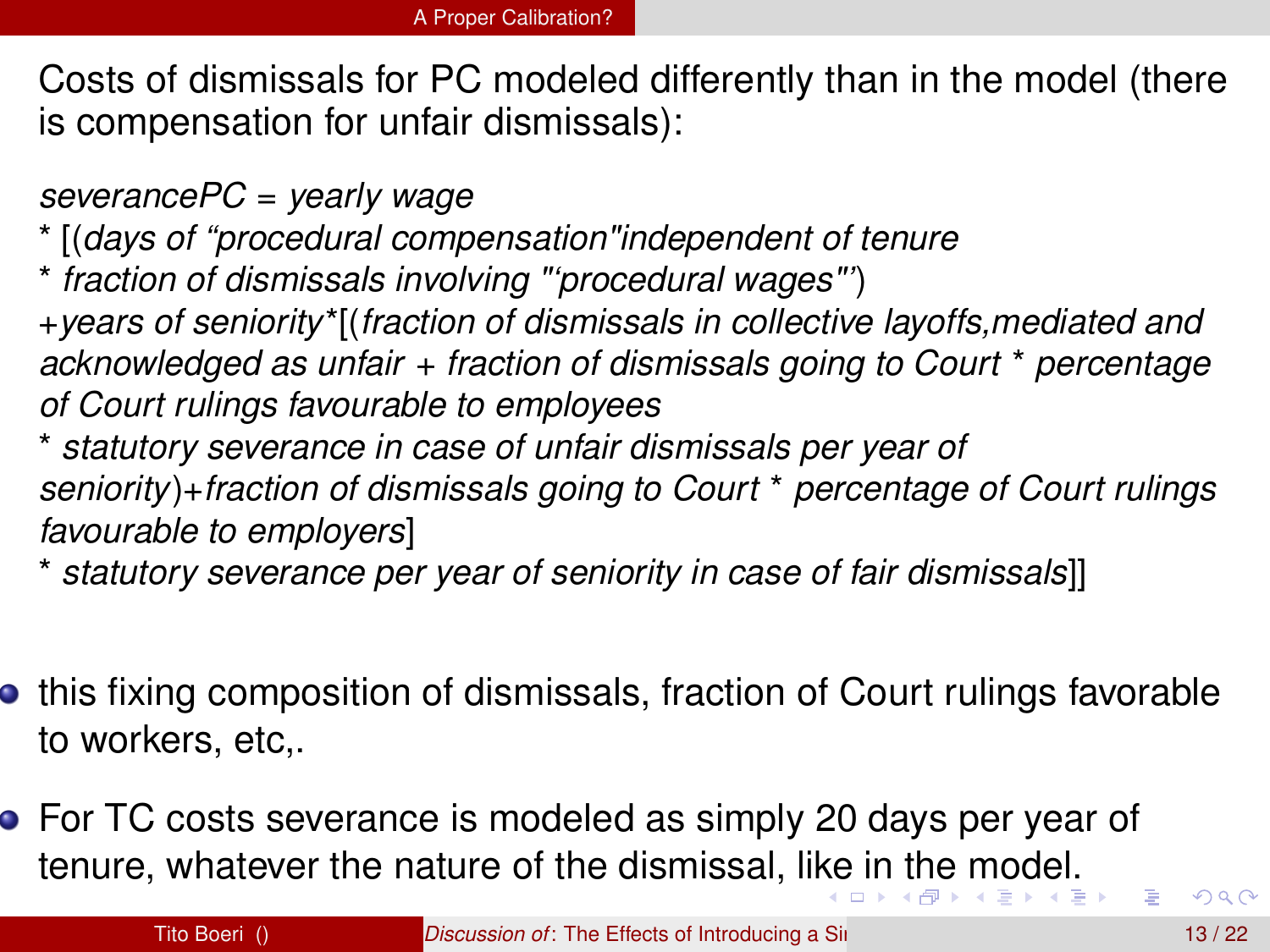- **[What the Paper Does](#page-2-0)**
- [Comments: Theory](#page-5-0)
- [A Proper Calibration?](#page-8-0)
- [Is it an Evaluation of the SC?](#page-14-0)

#### [A Final question](#page-19-0)

<span id="page-14-0"></span>イロト イ押ト イヨト イヨ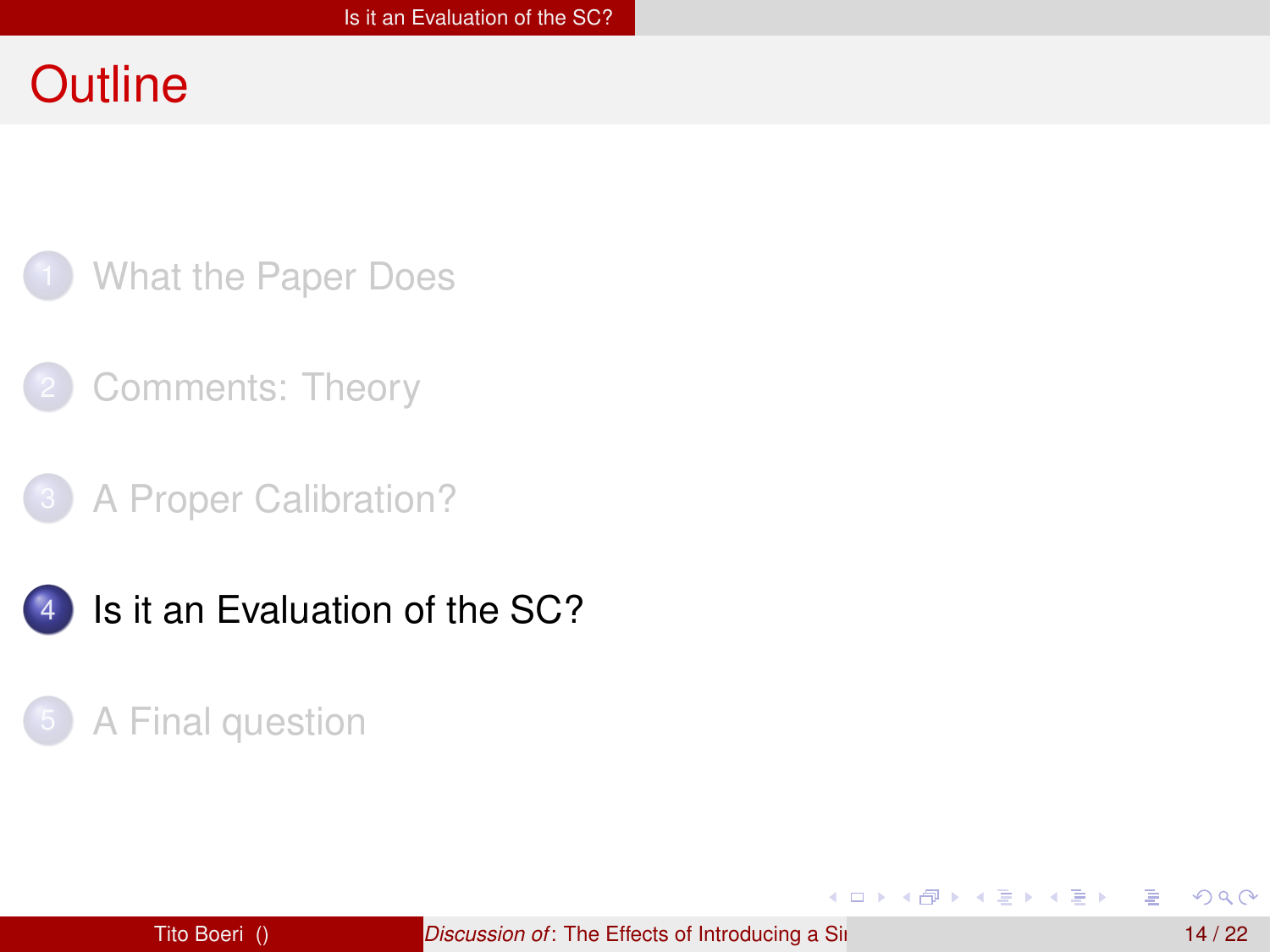### The Propuesta

12-36 Single Contract SC starts with 12 days of severance, each additional year of tenure yields 2 additional days per year up to 36 days at 12 years of tenure. From then on 36 days per year up to two years at 24 years of seniority. Irrespective of fair vs. unfair dismissal: same treatment. No involvement of judges except if discriminatory dismissals. The key reform is not in the severance mechanism but in the "'freedom from jurisprudence"'. But this reform cannot be evaluated in a model without moral hazard.

<span id="page-15-0"></span>( ロ ) ( *同* ) ( ヨ ) ( ヨ )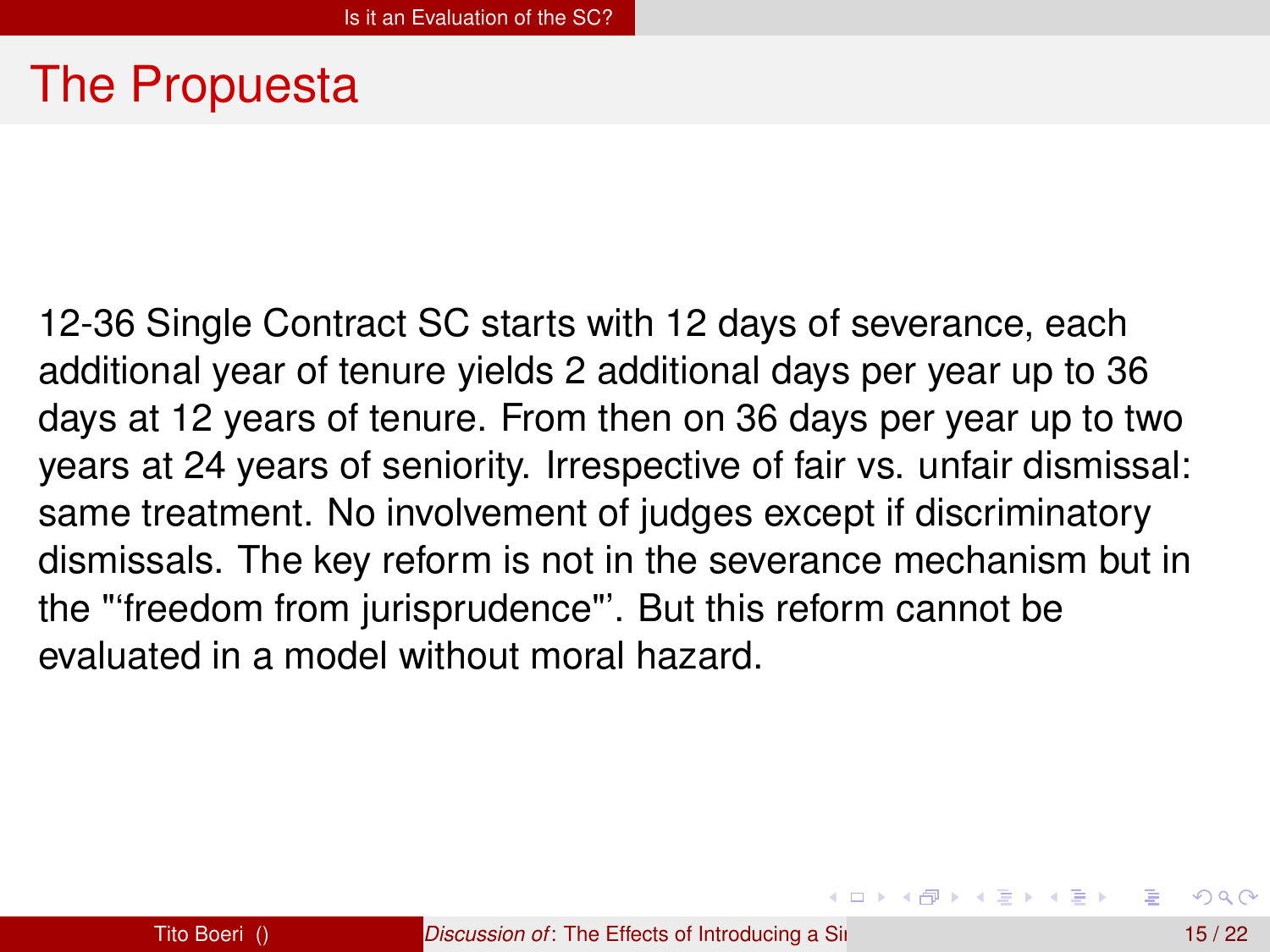### Severance in the SC, status quo and reforms



<span id="page-16-0"></span>**S** Þ

4 (D) 3 (F) 3 (F) 3 (F)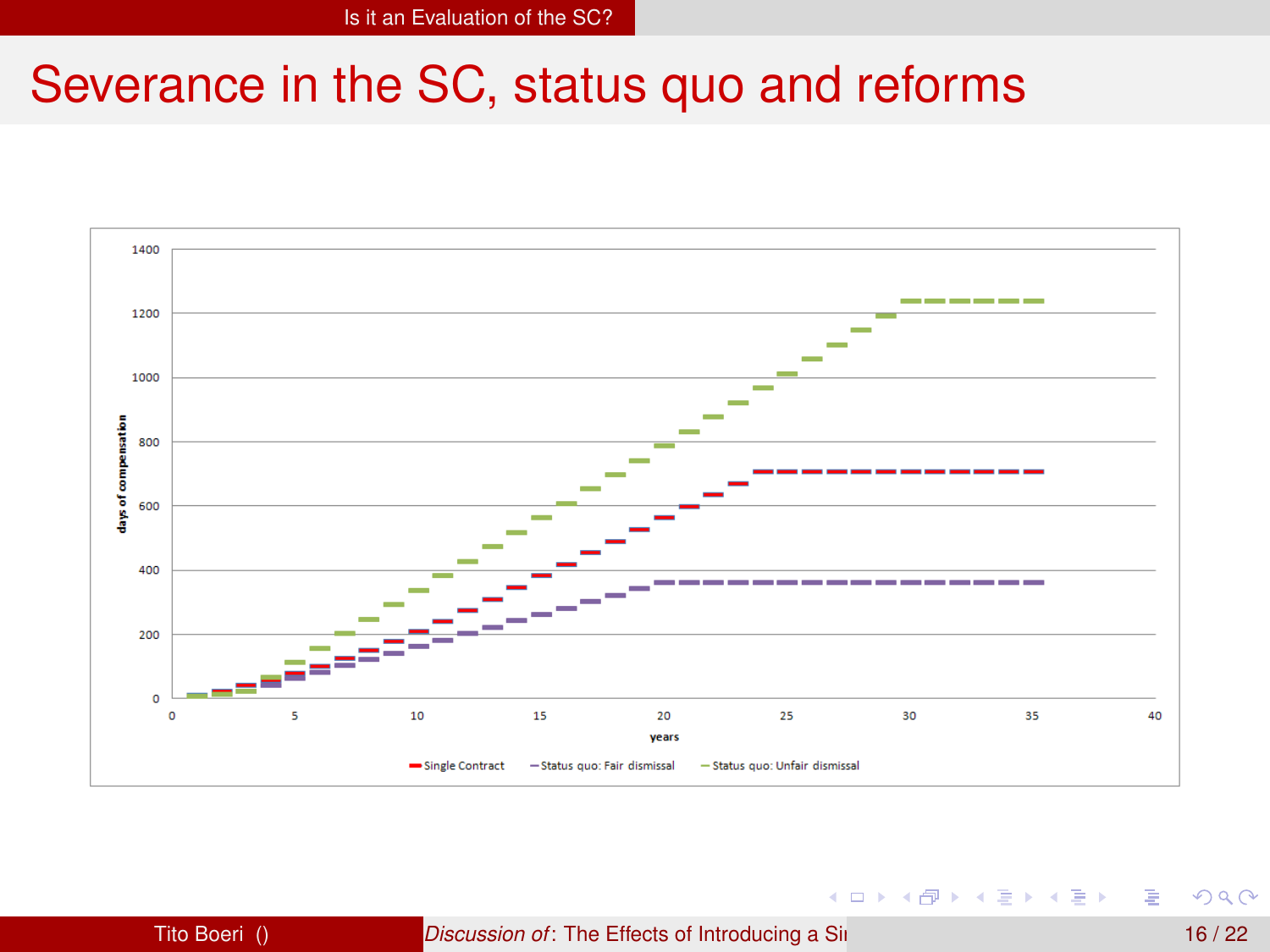### Severance in the SC, 2010 and 2012 reforms



<span id="page-17-0"></span>**S** Þ

4 (D) 3 (F) 3 (F) 3 (F)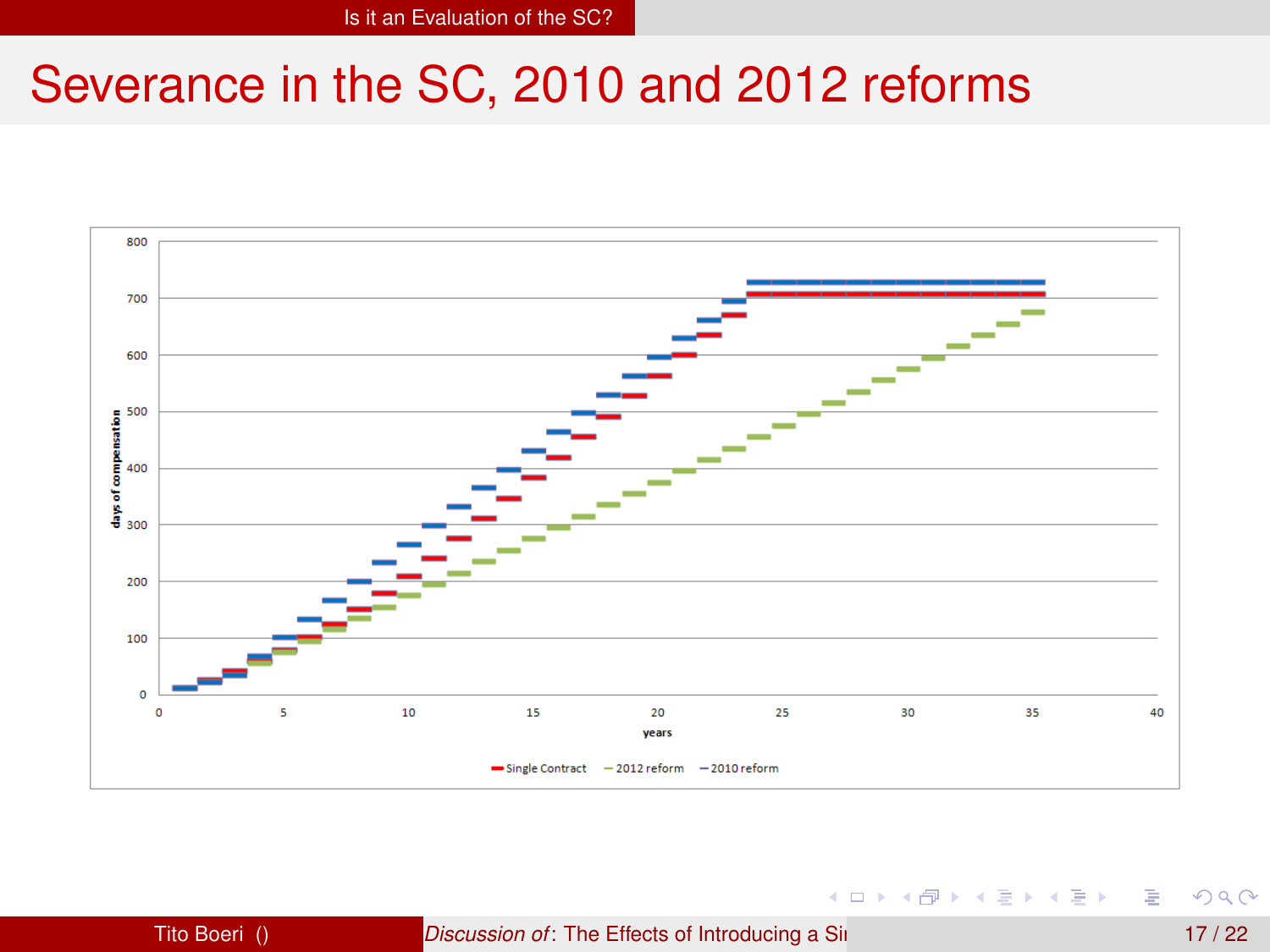# Simulation of the Transition

- Very important the simulation of the transition (from a political economy perspective)
- What is the productivity in the SC? The one in TC or PC?
- Why not looking at income-consumption fluctuations (better than total severance or tenure per se)?

<span id="page-18-0"></span> $(0,1)$   $(0,1)$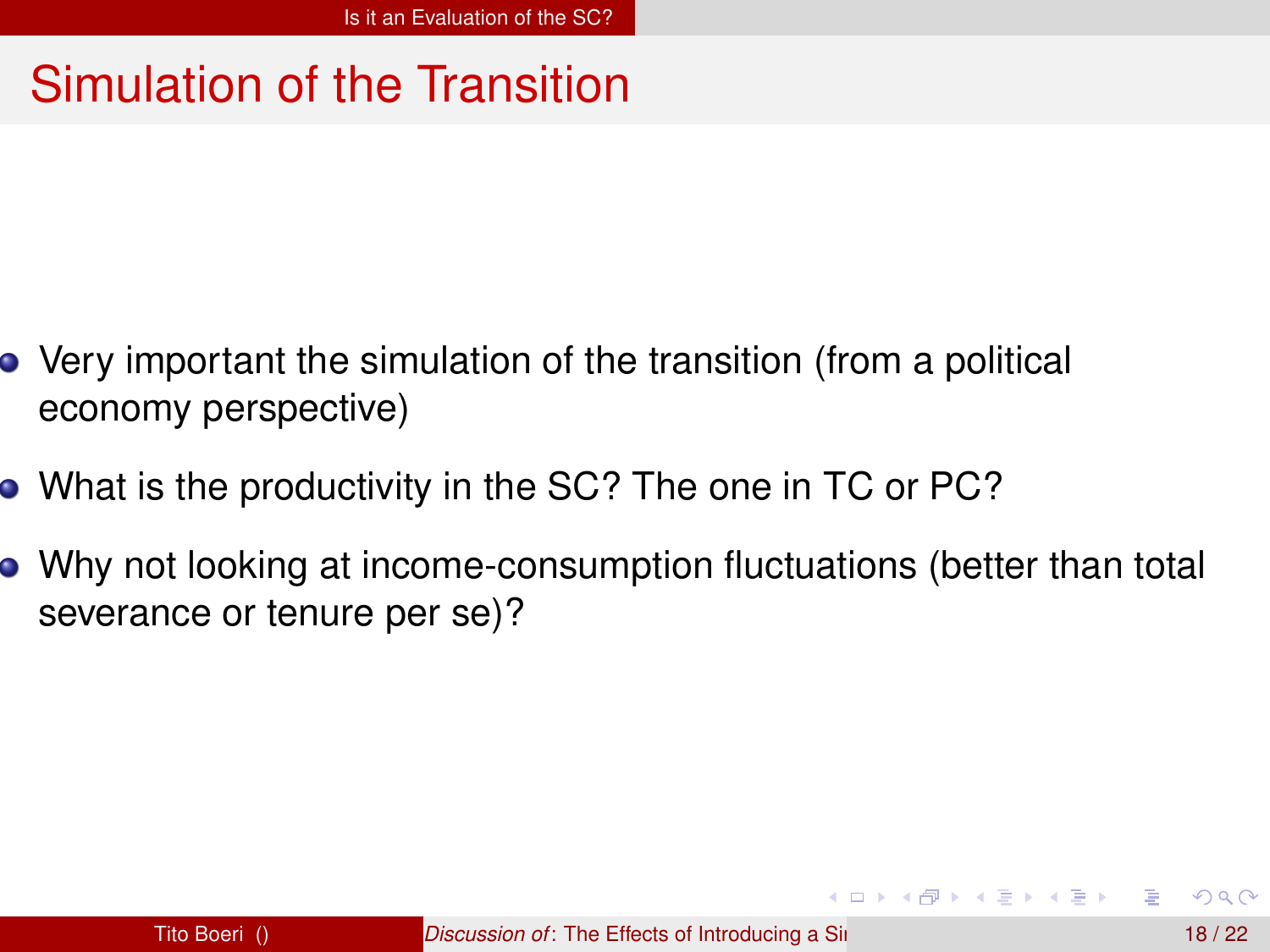- **[What the Paper Does](#page-2-0)**
- [Comments: Theory](#page-5-0)
- [A Proper Calibration?](#page-8-0)
- [Is it an Evaluation of the SC?](#page-14-0)

#### [A Final question](#page-19-0)

4 **EL 1 A PI 3 4** 

<span id="page-19-0"></span>ヨメ イヨメ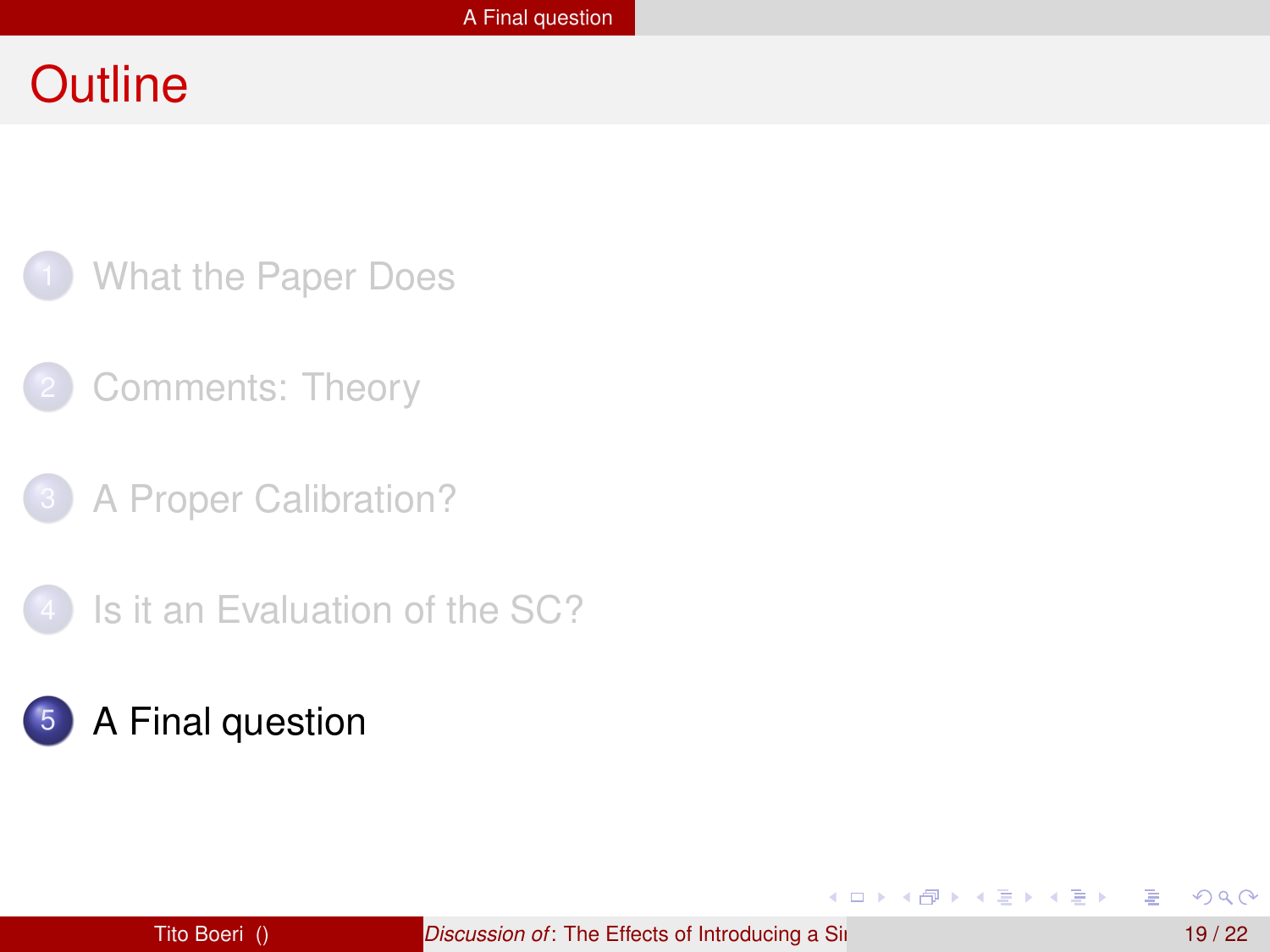# Final question

Why Propuesta not taken up?

#### **Workers**

- Costs of the transition: layoffs of workers with short tenures on PC replaced with SC workers? Minority but perhaps more represented by unions. Is it so?
- Notice that this problem is not present in countries like Italy where protection to PC is not (strictly) tenure-related
- Too few workers (28 per cent) unaffected? The reform does not truly insulate the insiders
- **If no difference between fair-unfair dismissals and flexible wages, then** T is undone by bonding wage scheme (Lazear result)

<span id="page-20-0"></span>4 0 8 4 4 9 8 4 9 8 4 9 8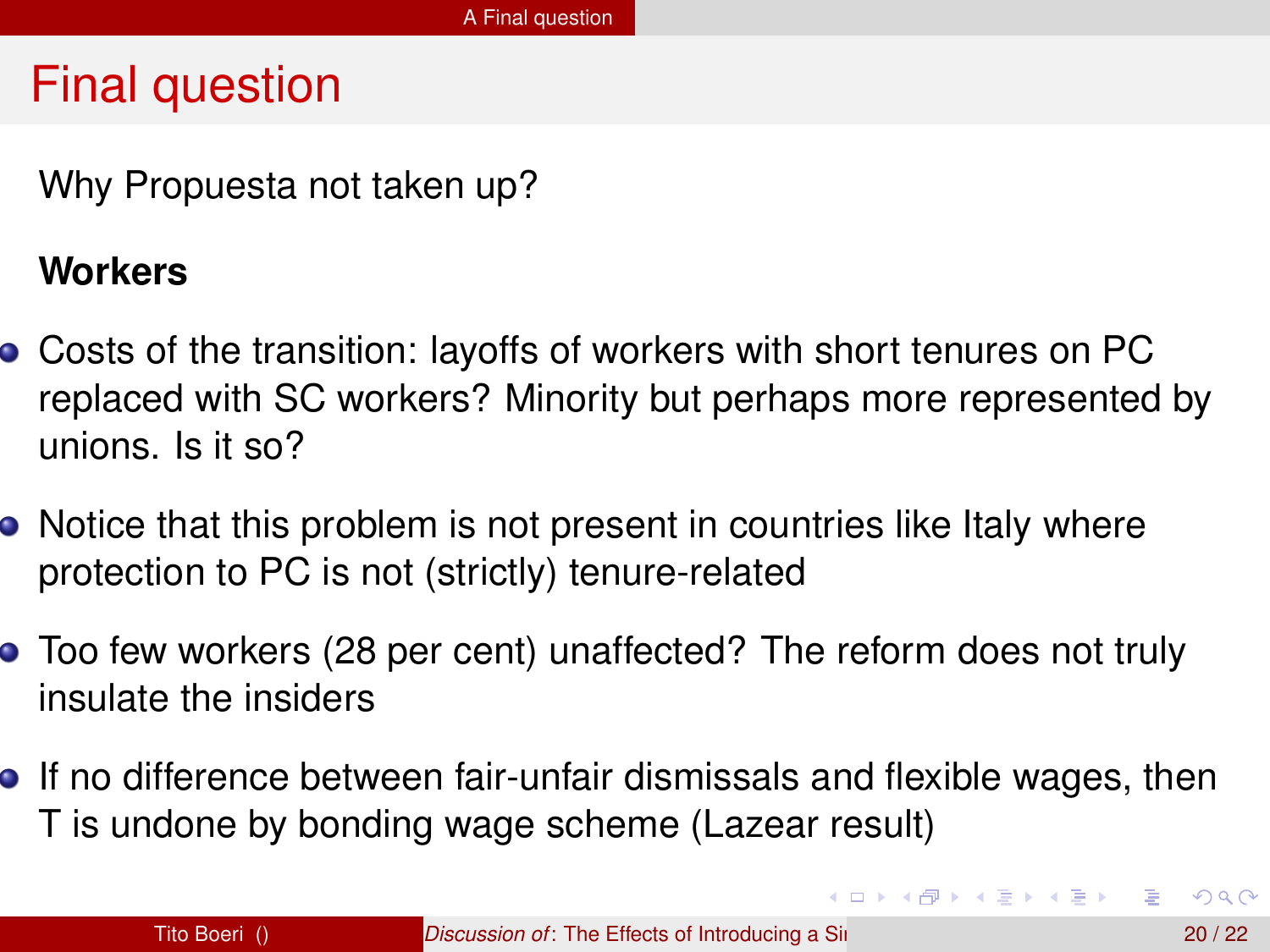# A Final question (cont.)

Why Propuesta not taken up?

#### **Firms**

- Fear of negative effects on productivity: no difference between fair-unfair dismissals may induce more shirking
- Small firms forced to pay higher wages when disciplinary and economic dismissals are treated alike (Boeri and Jimeno, 2005)
	- **Government**: concern that reform would reduce voluntary quits and reallocation of workers? Longer tenure, but lower productivity outcome?

<span id="page-21-0"></span>( ロ ) ( *同* ) ( ヨ ) ( ヨ )